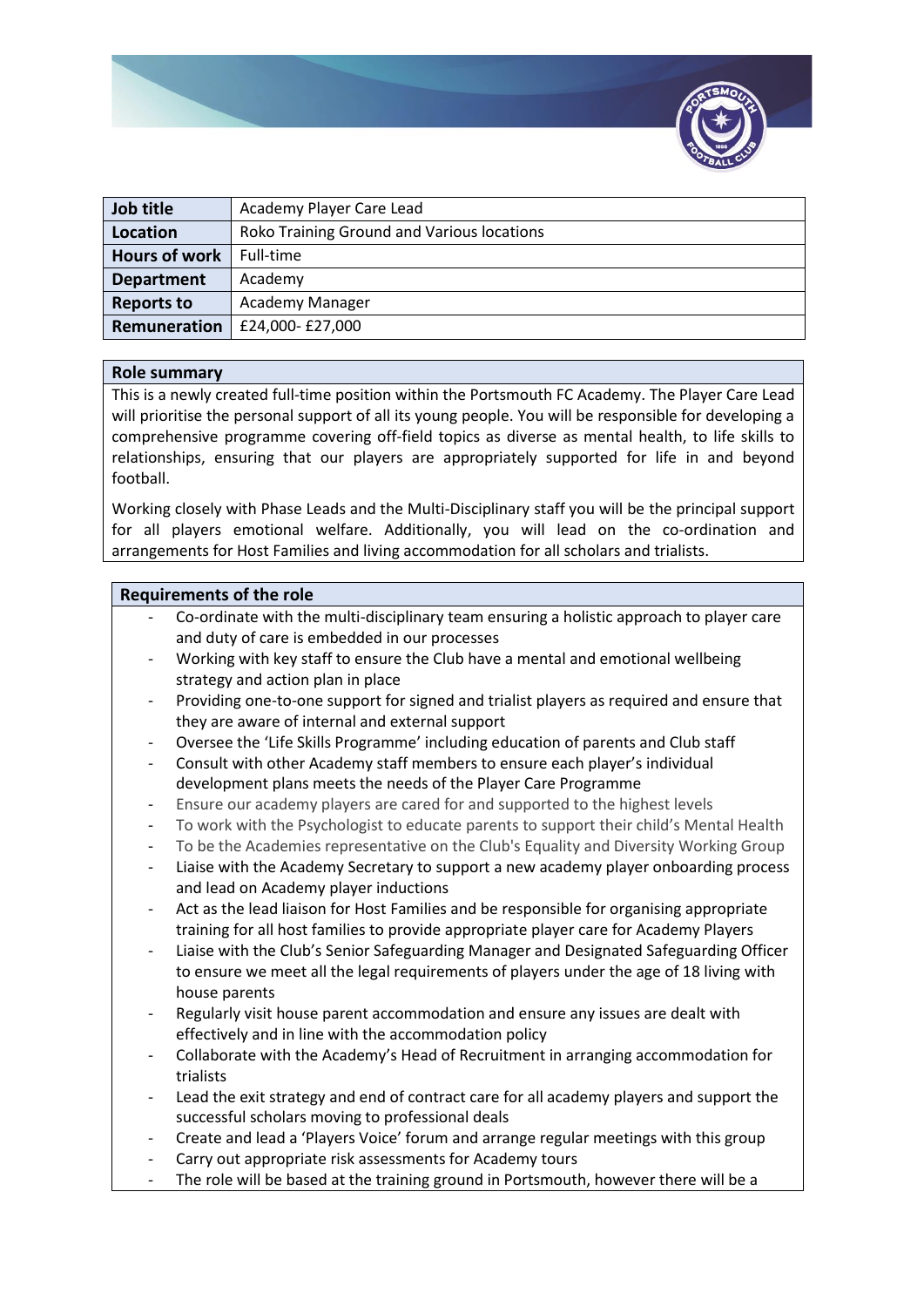

need to travel to a variety of venues in and around the city and on occasion, to away games or tournaments. Given the variety of locations, frequent access to a car is essential

Right to work in the UK and enhanced DBS check

# **Essential Skills & Qualifications**

The appointed coaches must have:

- Experience working with young people aged 9-18 years and understand the emotional and well-being challenges they face
- FA Safeguarding certificate
- High levels of Emotional Intelligence
- Strong verbal and written skills
- Good experience of managing projects with a variety of stakeholders
- IT Skills (PMA/ My Concern systems preferable)

# **Desirable qualifications:**

- Demonstratable experience of working in a professional football academy or educational environment previously
- Hold or working towards qualifications in psychology
- FA Safeguarding certificate
- EFAiF certificate
- Mental Health First Aid Certification

## **Guidance to consider**

Please consider the below before applying:

- Given the training locations, having a driving licence and frequent access to a car is essential and living within a daily commutable distance from Portsmouth is required
- Right to work in the UK and enhanced DBS check
- The hours of work for this position will include a blend of weekday, evenings, and weekend work

## **How to apply**

The Club will not consider applications via third parties.

To apply send your CV and cover letter to Lina Small – [hr@pompeyfc.co.uk](mailto:hr@pompeyfc.co.uk) no later than 1pm on the 21<sup>st</sup> June, 2022.

## **Initial Interviews may commence before the closing date.**

If you don't hear from us within 7 days of the closing date, please consider that your application was unsuccessful.

At Portsmouth Football Club we are committed to Equality, Diversity and Inclusion and we aim to build an accurate picture of the make-up for our talent pools. Therefore, we ask that you submit the information on the below link to ensure we are always attracting a broad and diverse range of exceptional talent from all areas of society. Responses are anonymous and the data gathered will be used to inform our future initiatives but filling in this form is voluntary

<https://forms.gle/H7NmjG95fgLSaWPD7>